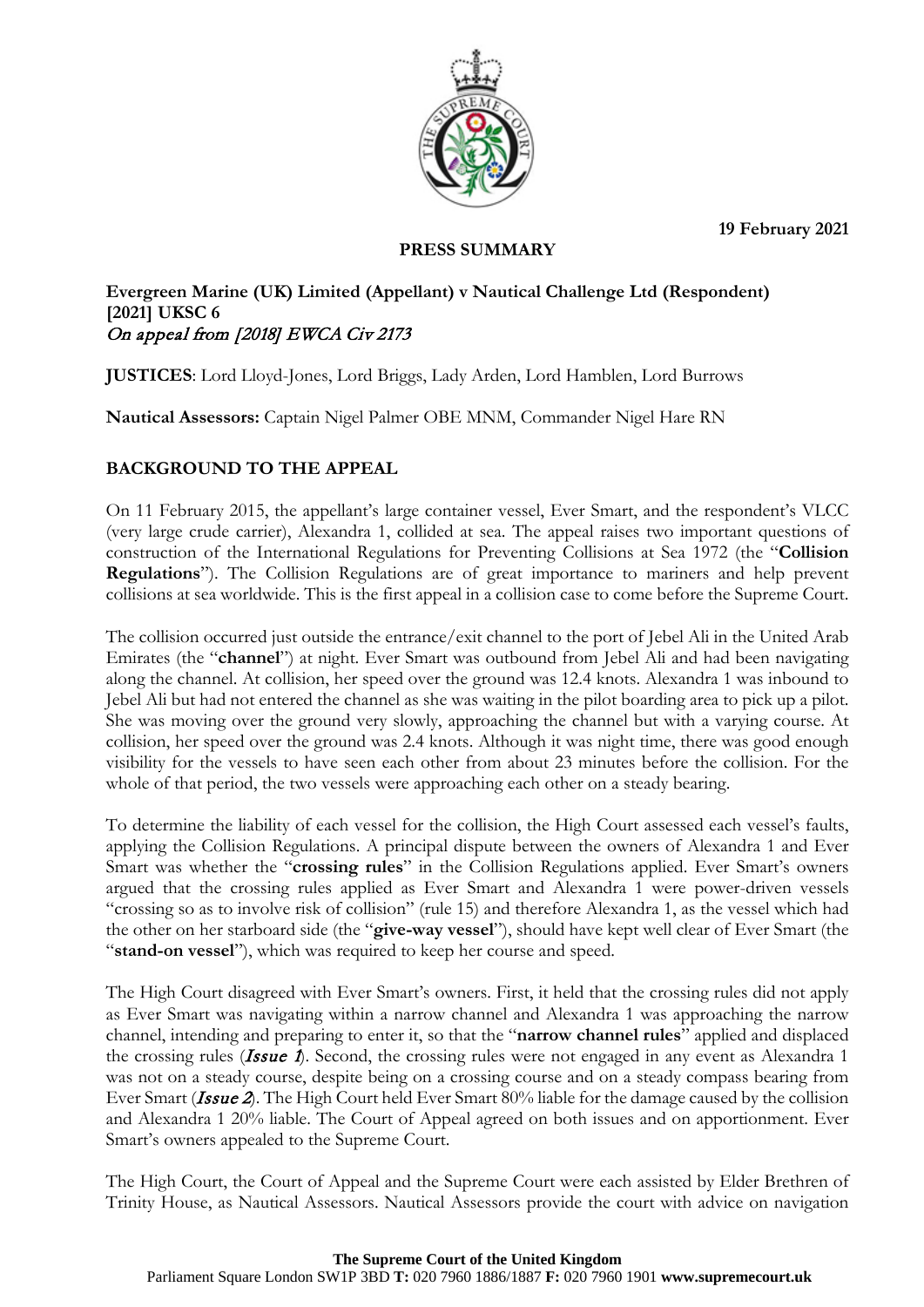and seamanship matters, but the court is not bound by that advice and must interpret the Collision Regulations as a matter of law [**36**].

## **JUDGMENT**

The Supreme Court unanimously allows the appeal. Lord Briggs and Lord Hamblen give the judgment, with which the other members of the Court agree.

## **REASONS FOR THE JUDGMENT**

The Collision Regulations are an International Maritime Organisation Convention designed to promote safe navigation and prevent collisions at sea worldwide. They must be interpreted in a practical, uniform manner to provide clear navigational rules for all mariners, whether professional or amateur, and for all vessels, large and small [**38-42**]. The interpretation of the crossing rules should have due regard to the well-known statement of Lord Wright in *The Alcoa Rambler* [1949] AC 236 (Privy Council) that "*wherever possible*" the crossing rules "*ought to be applied and strictly enforced because they tend to secure safe navigation*" [**43- 44**].

The focus of the appeal is the crossing rules, but it is important to read them in context. A risk of collision between two powered vessels can arise in three different ways and the Collision Regulations establish rules for each: overtaking vessels; vessels approaching each other head-on; and vessels crossing so as to involve risk of collision. "Crossing" means that the vessels' courses are not parallel but intersecting. "So as to involve risk of collision" may be determined in a variety of ways, but if the vessels are approaching each other on a steady bearing, there will be a deemed risk of collision (rule 7(d)(i)) [**55- 57**]. The crossing rules lie at the heart of the scheme for avoiding collisions where two vessels are approaching each other on a steady bearing (other than overtaking or head-on) and are thereby at risk of collision [**68**].

## *Issue 2: will the crossing rules only engage if the putative give-way vessel is on a steady course?*

This question is considered first because it determines whether the crossing rules are even engaged. The Supreme Court finds that there is no 'steady course' requirement.

First, from a practical perspective, there may be many reasons why a vessel which is moving over the ground may not be on a steady course but nevertheless crossing with another vessel on a steady bearing, as demonstrated by this collision [**76, 80, 84**]. Also, it may not be easy to assess if the other vessel is on a steady course as changes in the heading or course of another vessel may not be readily apparent from a careful visual watch, whereas an appreciable change in the bearing of the other vessel is observable using a compass, which almost all vessels will have, or with radar [**71-74, 81**].

Second, the language and context of the crossing rules shows that there is no steady course requirement [**82-83**].

Third, if the crossing rules did not apply then there would be a gap in the Collision Regulations. Alexandra 1 submitted that the principles of good seamanship enshrined in rule 2 could fill the gap. However, it is inherently safer for two vessels crossing at risk of collision to know which must keep clear of the other by applying the crossing rules, than for each to have to take seamanlike but otherwise unspecified avoiding action without knowing what the other vessel is likely to do [**85**].

Fourth, although there are cases which have been interpreted as meaning that at least the stand-on vessel must be on a steady course, the case law does not require the give-way vessel to be on a steady course before the crossing rules are engaged [**86-106**]. The key case is *The Alcoa Rambler*. When properly understood, the Privy Council held that the crossing rules did not apply because the putative give-way vessel (the vessel which would be required to keep out of the way if the crossing rules applied) could not determine that she was on a steadily crossing course with the putative stand-on vessel, as the putative stand-on vessel was concealed behind other anchored vessels until the last moment before the collision.

#### **The Supreme Court of the United Kingdom**

Parliament Square London SW1P 3BD **T:** 020 7960 1886/1887 **F:** 020 7960 1901 **www.supremecourt.uk**